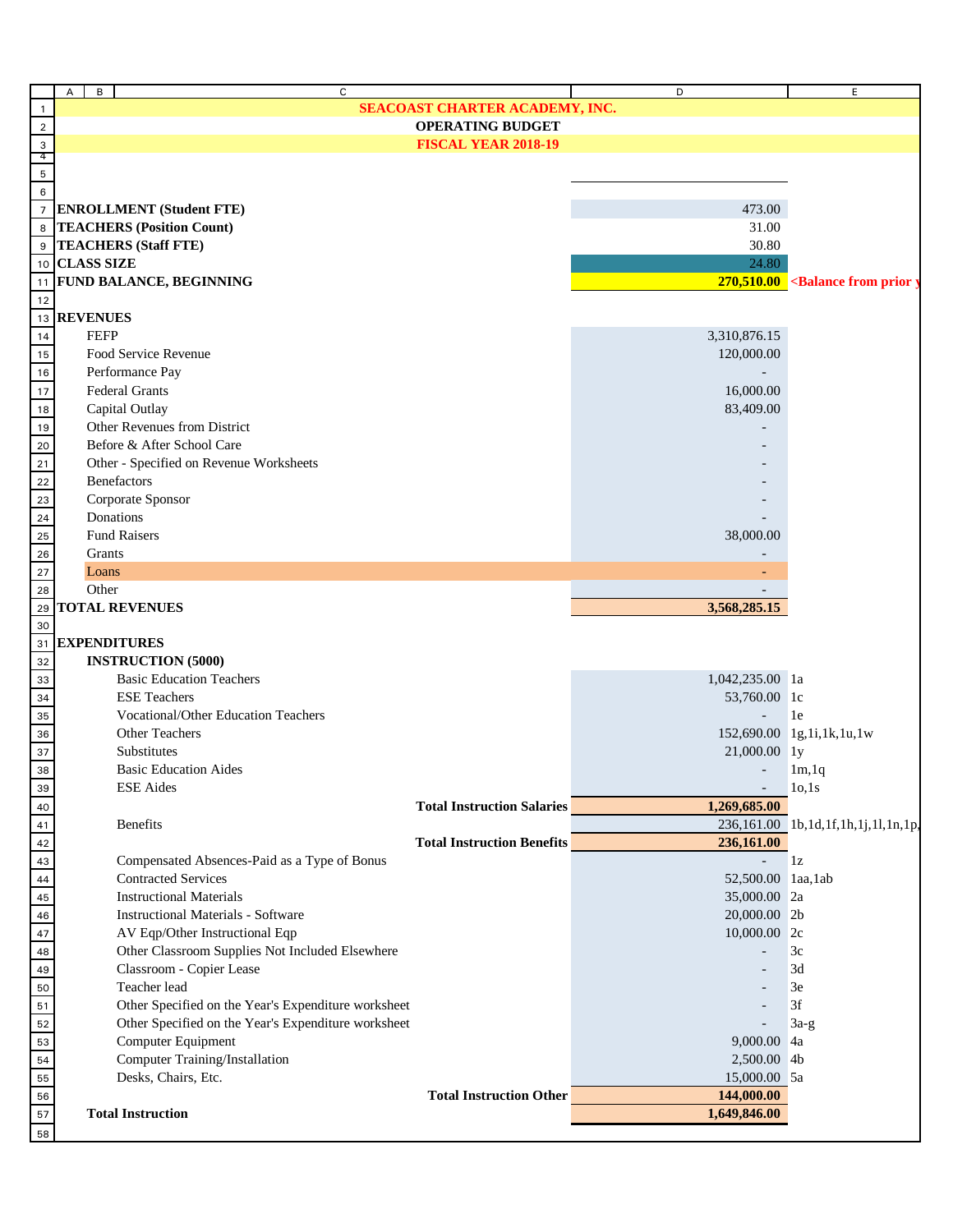|                                                        | $\mathsf{A}$<br>B | C                                                                                                                     | D                        | E.              |
|--------------------------------------------------------|-------------------|-----------------------------------------------------------------------------------------------------------------------|--------------------------|-----------------|
| $\overline{1}$                                         |                   | SEACOAST CHARTER ACADEMY, INC.                                                                                        |                          |                 |
|                                                        |                   | <b>OPERATING BUDGET</b>                                                                                               |                          |                 |
| $\begin{array}{r} 2 \\ 3 \\ \hline 4 \\ 5 \end{array}$ |                   | <b>FISCAL YEAR 2018-19</b>                                                                                            |                          |                 |
|                                                        |                   |                                                                                                                       |                          |                 |
|                                                        |                   |                                                                                                                       |                          |                 |
| 59                                                     |                   | STUDENT, HEALTH, & INSTRUCTIONAL SUPPORT SERVICES (6100)                                                              |                          |                 |
| 60                                                     |                   | Coordinators/Counselors                                                                                               | 107,632.00 6a            |                 |
| 61                                                     |                   | <b>Total Student Personnel Salaries</b>                                                                               | 107,632.00               |                 |
| 62                                                     |                   | <b>Benefits</b>                                                                                                       | 21,284.00 6b             |                 |
| 63                                                     |                   | <b>Total Student Personnel Benefits</b>                                                                               | 21,284.00                |                 |
| 64                                                     |                   | Compensated Absences-Paid as a Type of Bonus                                                                          | $\overline{\phantom{a}}$ | 6c              |
| 65                                                     |                   | <b>Contracted Services</b>                                                                                            | $\overline{a}$           | 6d              |
| 66                                                     |                   | Other                                                                                                                 | 2,000.00 6e              |                 |
| 67                                                     |                   | <b>Total Student Personnel Other</b>                                                                                  | 2,000.00                 |                 |
| 68                                                     |                   | <b>Total Student Personnel Services</b>                                                                               | 130,916.00               |                 |
|                                                        |                   |                                                                                                                       |                          |                 |
| 69<br>70                                               |                   |                                                                                                                       |                          |                 |
|                                                        |                   | <b>INSTRUCTIONAL MEDIA SERVICES (6200)</b>                                                                            |                          |                 |
| $\overline{71}$                                        |                   | Media Specialists                                                                                                     | 79,950.00 7a             |                 |
|                                                        |                   | Librarians                                                                                                            | $\sim$                   | 7c              |
|                                                        |                   | <b>Total Instructional Media Salaries</b>                                                                             | 79,950.00                |                 |
|                                                        |                   | <b>Benefits</b>                                                                                                       | 15,801.00 7b,7d          |                 |
|                                                        |                   | <b>Total Instructional Media Benefits</b>                                                                             | 15,801.00                |                 |
|                                                        |                   | Compensated Absences-Paid as a Type of Bonus                                                                          | $\overline{\phantom{a}}$ | 7e              |
|                                                        |                   | Materials and Supplies                                                                                                | 5,000.00 7f              |                 |
|                                                        |                   | Computer Equipment                                                                                                    |                          | 7g              |
| 72<br>73<br>74<br>75<br>76<br>77<br>78<br>79           |                   | <b>AV Equipment</b>                                                                                                   |                          | 7 <sub>h</sub>  |
| 80                                                     |                   | <b>Furniture and Fixtures</b>                                                                                         |                          | 7i              |
| 81                                                     |                   | Other                                                                                                                 |                          | 7j              |
| 82                                                     |                   | <b>Total Instructional Media Other</b>                                                                                | 5,000.00                 |                 |
| 83                                                     |                   | <b>Total Instructional Media Services</b>                                                                             | 100,751.00               |                 |
| 84                                                     |                   |                                                                                                                       |                          |                 |
| 85                                                     |                   | <b>INSTRUCTION AND CIRRICULUM DEVELOPMENT SERVICES (6300)</b>                                                         |                          |                 |
|                                                        |                   | Curriculum Specialists/Writers                                                                                        |                          | 8a              |
| 86<br>87                                               |                   | Total Instruction and Curriculum Development Salaries <b>Constitution of the Constantine Constantine Constitution</b> |                          |                 |
|                                                        |                   | <b>Benefits</b>                                                                                                       |                          | 8 <sub>b</sub>  |
| 88                                                     |                   |                                                                                                                       | $\sim$                   |                 |
| 89                                                     |                   | <b>Total Instruction and Curriculum Development Benefits</b>                                                          | $\sim$                   |                 |
| 90                                                     |                   | Compensated Absences-Paid as a Type of Bonus                                                                          |                          | 8c              |
| 91                                                     |                   | <b>Contracted Services</b>                                                                                            |                          | 8d              |
| 92                                                     |                   | Materials and Supplies                                                                                                |                          | 8e              |
|                                                        |                   | Equipment                                                                                                             |                          | 8f              |
| $\frac{93}{94}$                                        |                   | Other                                                                                                                 |                          | 8g              |
|                                                        |                   | <b>Total Instruction and Curriculum Development Other</b>                                                             |                          |                 |
| 96                                                     |                   | <b>Total Instruction and Curriculum Development Services</b>                                                          |                          |                 |
| 97                                                     |                   |                                                                                                                       |                          |                 |
| 98                                                     |                   | <b>INSTRUCTIONAL STAFF TRAINING SERVICES (6400)</b>                                                                   |                          |                 |
| 99                                                     |                   | Seminars and Workshops                                                                                                | 16,000.00 9a, 3a, 3b     |                 |
| 100                                                    |                   | Other                                                                                                                 |                          | 9 <sub>b</sub>  |
| 101                                                    |                   | <b>Total Instructional Staff Training Services</b>                                                                    | 16,000.00                |                 |
| 102                                                    |                   |                                                                                                                       |                          |                 |
| 103                                                    |                   | <b>INSTRUCTIONAL-RELATED TECHNOLOGY (6500)</b>                                                                        |                          |                 |
| 104                                                    |                   | <b>Computer Maintenance</b>                                                                                           |                          | 10a             |
|                                                        |                   | <b>Technology Support</b>                                                                                             |                          | 10 <sub>b</sub> |
| 105                                                    |                   |                                                                                                                       |                          |                 |
| 106                                                    |                   | Other                                                                                                                 |                          | 10 <sub>c</sub> |
| 107                                                    |                   | <b>Total Instructional-Related Technology Services</b>                                                                |                          |                 |
| <u>108</u>                                             |                   |                                                                                                                       |                          |                 |
| 109                                                    |                   | <b>BOARD</b> (7100)                                                                                                   |                          |                 |
| <u>110</u>                                             |                   | <b>Auditing Services</b>                                                                                              | 22,000.00 11a            |                 |
| 111                                                    |                   | <b>Legal Services</b>                                                                                                 | 10,000.00 11b            |                 |
|                                                        |                   |                                                                                                                       |                          |                 |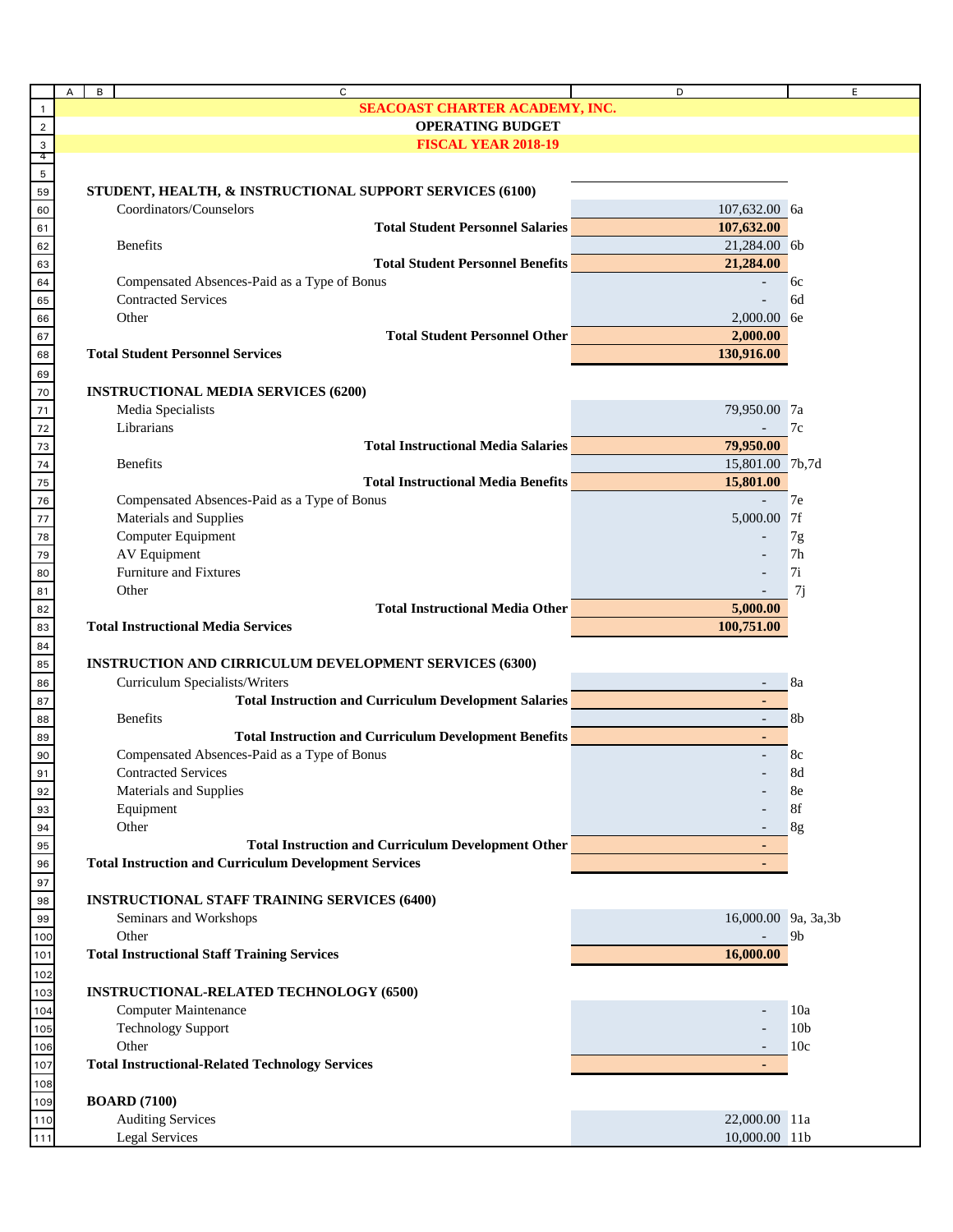|                                              | А<br>B                  | C                                                               | D                 | Е                                |  |
|----------------------------------------------|-------------------------|-----------------------------------------------------------------|-------------------|----------------------------------|--|
| $\overline{1}$                               |                         | SEACOAST CHARTER ACADEMY, INC.                                  |                   |                                  |  |
| $\sqrt{2}$                                   | <b>OPERATING BUDGET</b> |                                                                 |                   |                                  |  |
|                                              |                         | <b>FISCAL YEAR 2018-19</b>                                      |                   |                                  |  |
| $\begin{array}{c}\n3 \\ 4 \\ 5\n\end{array}$ |                         |                                                                 |                   |                                  |  |
|                                              |                         |                                                                 |                   |                                  |  |
| $112$                                        |                         | Other                                                           | 285,462.81 11c    |                                  |  |
| 113                                          |                         | <b>Total Board</b>                                              | 317,462.81        |                                  |  |
| 114                                          |                         |                                                                 |                   |                                  |  |
| 115                                          |                         | <b>SCHOOL ADMINISTRATION (7300)</b>                             |                   |                                  |  |
| 116                                          |                         | Principal                                                       | 92,000.00 12a     |                                  |  |
| $117$                                        |                         | <b>Assistant Principals</b>                                     | 60,000.00 12c     |                                  |  |
|                                              |                         | <b>Administrative Director</b>                                  |                   | 12e                              |  |
| 118                                          |                         | Registrar                                                       |                   | 12g                              |  |
| 119                                          |                         | <b>Administrative Assistant</b>                                 |                   |                                  |  |
| 120                                          |                         |                                                                 | 70,403.00 12i     |                                  |  |
| $121$                                        |                         | Other                                                           |                   | 12k                              |  |
| $122$                                        |                         | <b>Total School Administration Salaries</b>                     | 222,403.00        |                                  |  |
| 123                                          |                         | <b>Benefits</b>                                                 |                   | 43,890.00 12b,12d,12f,12h,12j,12 |  |
| 124                                          |                         | <b>Total School Administration Benefits</b>                     | 43,890.00         |                                  |  |
| 125                                          |                         | Compensated Absences-Paid as a Type of Bonus                    |                   | 12m                              |  |
| 126                                          |                         | <b>Contracted Services</b>                                      |                   | 12n                              |  |
| 127                                          |                         | Dues and Fees                                                   | 15,000.00 12o     |                                  |  |
| 128                                          |                         | <b>Travel Expense</b>                                           | 2,500.00 12p      |                                  |  |
| <u>129</u>                                   |                         | Contingencies                                                   |                   | 12q                              |  |
| 130                                          |                         | Other Administrative Expenses                                   | 18,000.00 12r     |                                  |  |
| 131                                          |                         | Office Equipment/Furniture/Furnishings                          | 8,000.00 13a      |                                  |  |
| 132                                          |                         | Other Office Expenses                                           | 6,500.00 13c      |                                  |  |
| <u>133</u>                                   |                         | Telephone/Communications Equipment                              |                   | 14 <sub>b</sub>                  |  |
| 134                                          |                         | Telephone/Communications Other Expenses                         |                   | 14c                              |  |
|                                              |                         | Mailing and Marketing Postage/Courier Services                  | 2,000.00 15a      |                                  |  |
| 135                                          |                         |                                                                 |                   |                                  |  |
| 136                                          |                         | Other Mailing and Marketing                                     | 15,000.00 15c     |                                  |  |
| 137                                          |                         | Printing and Copying Materials and Supplies                     | 6,000.00 16a      |                                  |  |
| 138                                          |                         | Printing and Copying Equipment                                  | 16,000.00 16b     |                                  |  |
| 139                                          |                         | Other Printing and Copying                                      |                   | 16c                              |  |
| 140                                          |                         | Administrative Fees FEFP/Categorical                            | 87,434.00 17a     |                                  |  |
| 141                                          |                         | <b>Administrative Fees Federal Grants</b>                       |                   | 17 <sub>b</sub>                  |  |
| 142                                          |                         | <b>Other Administrative Fees</b>                                |                   | 17c                              |  |
| 143                                          |                         | <b>Total School Administration Other</b>                        | 176,434.00        |                                  |  |
| 144                                          |                         | <b>Total School Administration</b>                              | 442,727.00        |                                  |  |
| 145                                          |                         |                                                                 |                   |                                  |  |
| 146                                          |                         | FACILITIES ACQUISITION AND CONSTRUCTION (7400)                  |                   |                                  |  |
| 147                                          |                         | Land/Land improvements                                          |                   | 18a                              |  |
| 148                                          |                         | Building (Purchase or Lease/Purchase)                           |                   | 18b                              |  |
|                                              |                         | Leasehold Improvements                                          |                   | 18d                              |  |
| 149<br>150                                   |                         | Other -Paid with Capital Funds i.e. rent, insurance, equipment) |                   | 18e                              |  |
|                                              |                         | Other                                                           |                   | 18f                              |  |
| 151                                          |                         | <b>Total Facilities Acquisition and Construction</b>            | $\sim$            |                                  |  |
| 152                                          |                         |                                                                 |                   |                                  |  |
| 153                                          |                         |                                                                 |                   |                                  |  |
| 154                                          |                         | <b>FISCAL SERVICES (7500)</b>                                   |                   |                                  |  |
| 155                                          |                         | Accountant/Bookkeeper/Financial Staff                           | 35,000.00 19a,19c |                                  |  |
| 156                                          |                         | <b>Total Fiscal Services Salaries</b>                           | 35,000.00         |                                  |  |
| 157                                          |                         | <b>Benefits</b>                                                 | 2,702.00 19b,19d  |                                  |  |
| 158                                          |                         | <b>Total Fiscal Services Benefits</b>                           | 2,702.00          |                                  |  |
| 159                                          |                         | Compensated Absences-Paid as a Type of Bonus                    |                   | 19e                              |  |
| 160                                          |                         | Conferences, Dues, and Fees (Non-instructional Staff)           |                   | 19f, 19g                         |  |
| 161                                          |                         | <b>Contracted Accounting Services</b>                           |                   | 19 <sub>h</sub>                  |  |
| 162                                          |                         | <b>Banking Fees</b>                                             |                   | 19i                              |  |
| 163                                          |                         | Other                                                           |                   | 19j                              |  |
| 164                                          |                         | <b>Total Fiscal Services Other</b>                              |                   |                                  |  |
|                                              |                         |                                                                 |                   |                                  |  |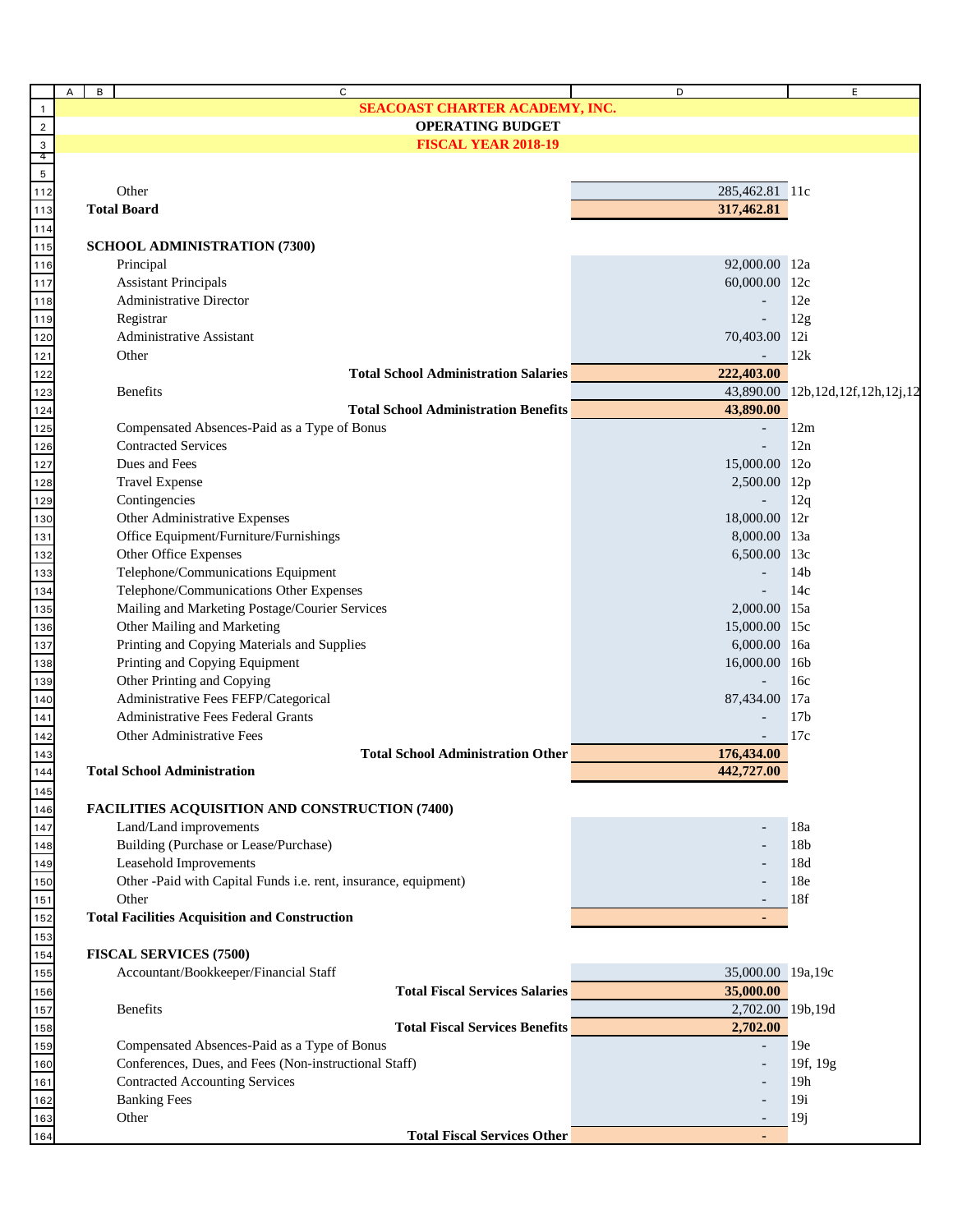| SEACOAST CHARTER ACADEMY, INC.<br>$\overline{1}$<br><b>OPERATING BUDGET</b><br>$\overline{2}$<br>$\begin{array}{c} 3 \\ 4 \\ 5 \end{array}$<br><b>FISCAL YEAR 2018-19</b><br>165<br>37,702.00<br><b>Total Fiscal Services</b><br>166<br>FOOD SERVICE (7600)<br>167<br>Food Servers<br>20a<br>168<br>Cafeteria Workers<br>20c<br>169<br>Food Services Supervisor<br>20e<br>170<br><b>Total Food Service Salaries</b><br>171<br>172<br><b>Benefits</b><br>$\mathbb{L}^{\mathbb{N}}$<br>20b, 20d, 20f<br>173<br><b>Total Food Service Benefits</b><br>٠<br>174<br>Compensated Absences-Paid as a Type of Bonus<br>$\mathbb{L}^+$<br>20g<br>175<br><b>Contracted Services</b><br>100,000.00 20h<br>176<br>Kitchen/Dining Room Furniture/Eqp<br>2,500.00 20i<br>177<br><b>Food Purchases</b><br>20j<br>$\overline{\phantom{a}}$<br>178<br><b>Bottled Gas</b><br>20k<br>179<br>Kitchen/Dining Room Supplies<br>201<br>180<br>Other - WinSnap Equipment and Installation<br>20m<br>181<br>182<br>Other - WinSnap Training<br>20n<br>Other<br>20 <sub>o</sub><br>183<br>102,500.00<br><b>Total Food Service Other</b><br>102,500.00<br><b>Total Food Service</b><br>185<br><b>CENTRAL SERVICES (7700)</b><br>186<br>Media/Direct Mail<br>15 <sub>b</sub><br>187<br>Conferences, Dues, and Fees<br>1,000.00 21a<br>188<br>21 <sub>b</sub><br><b>Travel Expenses</b><br>189<br>Other<br>21c,21d<br>190<br><b>Total Central Services</b><br>1,000.00<br>191<br>192<br><b>TRANSPORTATION (7800)</b><br>193<br><b>Bus Drivers</b><br>22 <sub>b</sub><br>194<br>$\overline{\phantom{a}}$<br><b>Total Transportation Salaries</b><br>195<br>$\blacksquare$<br><b>Benefits</b><br>22c<br>196<br>$\sim$<br><b>Total Transportation Benefits</b><br>197<br>Vehicles<br>198<br>22a<br>199<br>22d<br>Compensated Absences-Paid as a Type of Bonus<br>200<br><b>Contracted Services</b><br>22e<br>201<br>22f<br>Maintenance and Repairs<br>$\frac{202}{20}$<br>Insurance<br>22g<br>203<br>22h<br>Gas<br>Other<br>1,000.00 22i<br>$\frac{205}{2}$<br><b>Total Transportation Other</b><br>1,000.00<br><b>Total Transportation</b><br>1,000.00<br>207<br><b>OPERATION OF PLANT (7900)</b><br>208<br>Custodians<br>24,600.00 23a<br>$\frac{209}{200}$<br><b>Benefits</b><br>6,431.00 23b<br>210<br>211<br>212<br>213<br>214<br>215<br>215<br>217<br>Security<br>23c<br>$\overline{a}$<br>Benefits<br>23d<br>$\overline{\phantom{a}}$<br><b>Total Operation of Plant Salaries</b><br>24,600.00<br><b>Total Operation of Plant Benefits</b><br>6,431.00<br>Compensated Absences-Paid as a Type of Bonus<br>23e<br><b>Contracted Services</b><br>20,000.00 23f<br><b>Cleaning Supplies</b><br>5,000.00 23g |     | В<br>А | C |  | D | E |
|---------------------------------------------------------------------------------------------------------------------------------------------------------------------------------------------------------------------------------------------------------------------------------------------------------------------------------------------------------------------------------------------------------------------------------------------------------------------------------------------------------------------------------------------------------------------------------------------------------------------------------------------------------------------------------------------------------------------------------------------------------------------------------------------------------------------------------------------------------------------------------------------------------------------------------------------------------------------------------------------------------------------------------------------------------------------------------------------------------------------------------------------------------------------------------------------------------------------------------------------------------------------------------------------------------------------------------------------------------------------------------------------------------------------------------------------------------------------------------------------------------------------------------------------------------------------------------------------------------------------------------------------------------------------------------------------------------------------------------------------------------------------------------------------------------------------------------------------------------------------------------------------------------------------------------------------------------------------------------------------------------------------------------------------------------------------------------------------------------------------------------------------------------------------------------------------------------------------------------------------------------------------------------------------------------------------------------------------------------------------------------------------------------------------------------------------------------------------------------------------------------------------------------------------------------------------------------------------------------------------------------------------------------------------------------|-----|--------|---|--|---|---|
|                                                                                                                                                                                                                                                                                                                                                                                                                                                                                                                                                                                                                                                                                                                                                                                                                                                                                                                                                                                                                                                                                                                                                                                                                                                                                                                                                                                                                                                                                                                                                                                                                                                                                                                                                                                                                                                                                                                                                                                                                                                                                                                                                                                                                                                                                                                                                                                                                                                                                                                                                                                                                                                                                 |     |        |   |  |   |   |
|                                                                                                                                                                                                                                                                                                                                                                                                                                                                                                                                                                                                                                                                                                                                                                                                                                                                                                                                                                                                                                                                                                                                                                                                                                                                                                                                                                                                                                                                                                                                                                                                                                                                                                                                                                                                                                                                                                                                                                                                                                                                                                                                                                                                                                                                                                                                                                                                                                                                                                                                                                                                                                                                                 |     |        |   |  |   |   |
|                                                                                                                                                                                                                                                                                                                                                                                                                                                                                                                                                                                                                                                                                                                                                                                                                                                                                                                                                                                                                                                                                                                                                                                                                                                                                                                                                                                                                                                                                                                                                                                                                                                                                                                                                                                                                                                                                                                                                                                                                                                                                                                                                                                                                                                                                                                                                                                                                                                                                                                                                                                                                                                                                 |     |        |   |  |   |   |
|                                                                                                                                                                                                                                                                                                                                                                                                                                                                                                                                                                                                                                                                                                                                                                                                                                                                                                                                                                                                                                                                                                                                                                                                                                                                                                                                                                                                                                                                                                                                                                                                                                                                                                                                                                                                                                                                                                                                                                                                                                                                                                                                                                                                                                                                                                                                                                                                                                                                                                                                                                                                                                                                                 |     |        |   |  |   |   |
|                                                                                                                                                                                                                                                                                                                                                                                                                                                                                                                                                                                                                                                                                                                                                                                                                                                                                                                                                                                                                                                                                                                                                                                                                                                                                                                                                                                                                                                                                                                                                                                                                                                                                                                                                                                                                                                                                                                                                                                                                                                                                                                                                                                                                                                                                                                                                                                                                                                                                                                                                                                                                                                                                 |     |        |   |  |   |   |
|                                                                                                                                                                                                                                                                                                                                                                                                                                                                                                                                                                                                                                                                                                                                                                                                                                                                                                                                                                                                                                                                                                                                                                                                                                                                                                                                                                                                                                                                                                                                                                                                                                                                                                                                                                                                                                                                                                                                                                                                                                                                                                                                                                                                                                                                                                                                                                                                                                                                                                                                                                                                                                                                                 |     |        |   |  |   |   |
|                                                                                                                                                                                                                                                                                                                                                                                                                                                                                                                                                                                                                                                                                                                                                                                                                                                                                                                                                                                                                                                                                                                                                                                                                                                                                                                                                                                                                                                                                                                                                                                                                                                                                                                                                                                                                                                                                                                                                                                                                                                                                                                                                                                                                                                                                                                                                                                                                                                                                                                                                                                                                                                                                 |     |        |   |  |   |   |
|                                                                                                                                                                                                                                                                                                                                                                                                                                                                                                                                                                                                                                                                                                                                                                                                                                                                                                                                                                                                                                                                                                                                                                                                                                                                                                                                                                                                                                                                                                                                                                                                                                                                                                                                                                                                                                                                                                                                                                                                                                                                                                                                                                                                                                                                                                                                                                                                                                                                                                                                                                                                                                                                                 |     |        |   |  |   |   |
|                                                                                                                                                                                                                                                                                                                                                                                                                                                                                                                                                                                                                                                                                                                                                                                                                                                                                                                                                                                                                                                                                                                                                                                                                                                                                                                                                                                                                                                                                                                                                                                                                                                                                                                                                                                                                                                                                                                                                                                                                                                                                                                                                                                                                                                                                                                                                                                                                                                                                                                                                                                                                                                                                 |     |        |   |  |   |   |
|                                                                                                                                                                                                                                                                                                                                                                                                                                                                                                                                                                                                                                                                                                                                                                                                                                                                                                                                                                                                                                                                                                                                                                                                                                                                                                                                                                                                                                                                                                                                                                                                                                                                                                                                                                                                                                                                                                                                                                                                                                                                                                                                                                                                                                                                                                                                                                                                                                                                                                                                                                                                                                                                                 |     |        |   |  |   |   |
|                                                                                                                                                                                                                                                                                                                                                                                                                                                                                                                                                                                                                                                                                                                                                                                                                                                                                                                                                                                                                                                                                                                                                                                                                                                                                                                                                                                                                                                                                                                                                                                                                                                                                                                                                                                                                                                                                                                                                                                                                                                                                                                                                                                                                                                                                                                                                                                                                                                                                                                                                                                                                                                                                 |     |        |   |  |   |   |
|                                                                                                                                                                                                                                                                                                                                                                                                                                                                                                                                                                                                                                                                                                                                                                                                                                                                                                                                                                                                                                                                                                                                                                                                                                                                                                                                                                                                                                                                                                                                                                                                                                                                                                                                                                                                                                                                                                                                                                                                                                                                                                                                                                                                                                                                                                                                                                                                                                                                                                                                                                                                                                                                                 |     |        |   |  |   |   |
|                                                                                                                                                                                                                                                                                                                                                                                                                                                                                                                                                                                                                                                                                                                                                                                                                                                                                                                                                                                                                                                                                                                                                                                                                                                                                                                                                                                                                                                                                                                                                                                                                                                                                                                                                                                                                                                                                                                                                                                                                                                                                                                                                                                                                                                                                                                                                                                                                                                                                                                                                                                                                                                                                 |     |        |   |  |   |   |
|                                                                                                                                                                                                                                                                                                                                                                                                                                                                                                                                                                                                                                                                                                                                                                                                                                                                                                                                                                                                                                                                                                                                                                                                                                                                                                                                                                                                                                                                                                                                                                                                                                                                                                                                                                                                                                                                                                                                                                                                                                                                                                                                                                                                                                                                                                                                                                                                                                                                                                                                                                                                                                                                                 |     |        |   |  |   |   |
|                                                                                                                                                                                                                                                                                                                                                                                                                                                                                                                                                                                                                                                                                                                                                                                                                                                                                                                                                                                                                                                                                                                                                                                                                                                                                                                                                                                                                                                                                                                                                                                                                                                                                                                                                                                                                                                                                                                                                                                                                                                                                                                                                                                                                                                                                                                                                                                                                                                                                                                                                                                                                                                                                 |     |        |   |  |   |   |
|                                                                                                                                                                                                                                                                                                                                                                                                                                                                                                                                                                                                                                                                                                                                                                                                                                                                                                                                                                                                                                                                                                                                                                                                                                                                                                                                                                                                                                                                                                                                                                                                                                                                                                                                                                                                                                                                                                                                                                                                                                                                                                                                                                                                                                                                                                                                                                                                                                                                                                                                                                                                                                                                                 |     |        |   |  |   |   |
|                                                                                                                                                                                                                                                                                                                                                                                                                                                                                                                                                                                                                                                                                                                                                                                                                                                                                                                                                                                                                                                                                                                                                                                                                                                                                                                                                                                                                                                                                                                                                                                                                                                                                                                                                                                                                                                                                                                                                                                                                                                                                                                                                                                                                                                                                                                                                                                                                                                                                                                                                                                                                                                                                 |     |        |   |  |   |   |
|                                                                                                                                                                                                                                                                                                                                                                                                                                                                                                                                                                                                                                                                                                                                                                                                                                                                                                                                                                                                                                                                                                                                                                                                                                                                                                                                                                                                                                                                                                                                                                                                                                                                                                                                                                                                                                                                                                                                                                                                                                                                                                                                                                                                                                                                                                                                                                                                                                                                                                                                                                                                                                                                                 |     |        |   |  |   |   |
|                                                                                                                                                                                                                                                                                                                                                                                                                                                                                                                                                                                                                                                                                                                                                                                                                                                                                                                                                                                                                                                                                                                                                                                                                                                                                                                                                                                                                                                                                                                                                                                                                                                                                                                                                                                                                                                                                                                                                                                                                                                                                                                                                                                                                                                                                                                                                                                                                                                                                                                                                                                                                                                                                 |     |        |   |  |   |   |
|                                                                                                                                                                                                                                                                                                                                                                                                                                                                                                                                                                                                                                                                                                                                                                                                                                                                                                                                                                                                                                                                                                                                                                                                                                                                                                                                                                                                                                                                                                                                                                                                                                                                                                                                                                                                                                                                                                                                                                                                                                                                                                                                                                                                                                                                                                                                                                                                                                                                                                                                                                                                                                                                                 |     |        |   |  |   |   |
|                                                                                                                                                                                                                                                                                                                                                                                                                                                                                                                                                                                                                                                                                                                                                                                                                                                                                                                                                                                                                                                                                                                                                                                                                                                                                                                                                                                                                                                                                                                                                                                                                                                                                                                                                                                                                                                                                                                                                                                                                                                                                                                                                                                                                                                                                                                                                                                                                                                                                                                                                                                                                                                                                 |     |        |   |  |   |   |
|                                                                                                                                                                                                                                                                                                                                                                                                                                                                                                                                                                                                                                                                                                                                                                                                                                                                                                                                                                                                                                                                                                                                                                                                                                                                                                                                                                                                                                                                                                                                                                                                                                                                                                                                                                                                                                                                                                                                                                                                                                                                                                                                                                                                                                                                                                                                                                                                                                                                                                                                                                                                                                                                                 |     |        |   |  |   |   |
|                                                                                                                                                                                                                                                                                                                                                                                                                                                                                                                                                                                                                                                                                                                                                                                                                                                                                                                                                                                                                                                                                                                                                                                                                                                                                                                                                                                                                                                                                                                                                                                                                                                                                                                                                                                                                                                                                                                                                                                                                                                                                                                                                                                                                                                                                                                                                                                                                                                                                                                                                                                                                                                                                 |     |        |   |  |   |   |
|                                                                                                                                                                                                                                                                                                                                                                                                                                                                                                                                                                                                                                                                                                                                                                                                                                                                                                                                                                                                                                                                                                                                                                                                                                                                                                                                                                                                                                                                                                                                                                                                                                                                                                                                                                                                                                                                                                                                                                                                                                                                                                                                                                                                                                                                                                                                                                                                                                                                                                                                                                                                                                                                                 |     |        |   |  |   |   |
|                                                                                                                                                                                                                                                                                                                                                                                                                                                                                                                                                                                                                                                                                                                                                                                                                                                                                                                                                                                                                                                                                                                                                                                                                                                                                                                                                                                                                                                                                                                                                                                                                                                                                                                                                                                                                                                                                                                                                                                                                                                                                                                                                                                                                                                                                                                                                                                                                                                                                                                                                                                                                                                                                 |     |        |   |  |   |   |
|                                                                                                                                                                                                                                                                                                                                                                                                                                                                                                                                                                                                                                                                                                                                                                                                                                                                                                                                                                                                                                                                                                                                                                                                                                                                                                                                                                                                                                                                                                                                                                                                                                                                                                                                                                                                                                                                                                                                                                                                                                                                                                                                                                                                                                                                                                                                                                                                                                                                                                                                                                                                                                                                                 | 184 |        |   |  |   |   |
|                                                                                                                                                                                                                                                                                                                                                                                                                                                                                                                                                                                                                                                                                                                                                                                                                                                                                                                                                                                                                                                                                                                                                                                                                                                                                                                                                                                                                                                                                                                                                                                                                                                                                                                                                                                                                                                                                                                                                                                                                                                                                                                                                                                                                                                                                                                                                                                                                                                                                                                                                                                                                                                                                 |     |        |   |  |   |   |
|                                                                                                                                                                                                                                                                                                                                                                                                                                                                                                                                                                                                                                                                                                                                                                                                                                                                                                                                                                                                                                                                                                                                                                                                                                                                                                                                                                                                                                                                                                                                                                                                                                                                                                                                                                                                                                                                                                                                                                                                                                                                                                                                                                                                                                                                                                                                                                                                                                                                                                                                                                                                                                                                                 |     |        |   |  |   |   |
|                                                                                                                                                                                                                                                                                                                                                                                                                                                                                                                                                                                                                                                                                                                                                                                                                                                                                                                                                                                                                                                                                                                                                                                                                                                                                                                                                                                                                                                                                                                                                                                                                                                                                                                                                                                                                                                                                                                                                                                                                                                                                                                                                                                                                                                                                                                                                                                                                                                                                                                                                                                                                                                                                 |     |        |   |  |   |   |
|                                                                                                                                                                                                                                                                                                                                                                                                                                                                                                                                                                                                                                                                                                                                                                                                                                                                                                                                                                                                                                                                                                                                                                                                                                                                                                                                                                                                                                                                                                                                                                                                                                                                                                                                                                                                                                                                                                                                                                                                                                                                                                                                                                                                                                                                                                                                                                                                                                                                                                                                                                                                                                                                                 |     |        |   |  |   |   |
|                                                                                                                                                                                                                                                                                                                                                                                                                                                                                                                                                                                                                                                                                                                                                                                                                                                                                                                                                                                                                                                                                                                                                                                                                                                                                                                                                                                                                                                                                                                                                                                                                                                                                                                                                                                                                                                                                                                                                                                                                                                                                                                                                                                                                                                                                                                                                                                                                                                                                                                                                                                                                                                                                 |     |        |   |  |   |   |
|                                                                                                                                                                                                                                                                                                                                                                                                                                                                                                                                                                                                                                                                                                                                                                                                                                                                                                                                                                                                                                                                                                                                                                                                                                                                                                                                                                                                                                                                                                                                                                                                                                                                                                                                                                                                                                                                                                                                                                                                                                                                                                                                                                                                                                                                                                                                                                                                                                                                                                                                                                                                                                                                                 |     |        |   |  |   |   |
|                                                                                                                                                                                                                                                                                                                                                                                                                                                                                                                                                                                                                                                                                                                                                                                                                                                                                                                                                                                                                                                                                                                                                                                                                                                                                                                                                                                                                                                                                                                                                                                                                                                                                                                                                                                                                                                                                                                                                                                                                                                                                                                                                                                                                                                                                                                                                                                                                                                                                                                                                                                                                                                                                 |     |        |   |  |   |   |
|                                                                                                                                                                                                                                                                                                                                                                                                                                                                                                                                                                                                                                                                                                                                                                                                                                                                                                                                                                                                                                                                                                                                                                                                                                                                                                                                                                                                                                                                                                                                                                                                                                                                                                                                                                                                                                                                                                                                                                                                                                                                                                                                                                                                                                                                                                                                                                                                                                                                                                                                                                                                                                                                                 |     |        |   |  |   |   |
|                                                                                                                                                                                                                                                                                                                                                                                                                                                                                                                                                                                                                                                                                                                                                                                                                                                                                                                                                                                                                                                                                                                                                                                                                                                                                                                                                                                                                                                                                                                                                                                                                                                                                                                                                                                                                                                                                                                                                                                                                                                                                                                                                                                                                                                                                                                                                                                                                                                                                                                                                                                                                                                                                 |     |        |   |  |   |   |
|                                                                                                                                                                                                                                                                                                                                                                                                                                                                                                                                                                                                                                                                                                                                                                                                                                                                                                                                                                                                                                                                                                                                                                                                                                                                                                                                                                                                                                                                                                                                                                                                                                                                                                                                                                                                                                                                                                                                                                                                                                                                                                                                                                                                                                                                                                                                                                                                                                                                                                                                                                                                                                                                                 |     |        |   |  |   |   |
|                                                                                                                                                                                                                                                                                                                                                                                                                                                                                                                                                                                                                                                                                                                                                                                                                                                                                                                                                                                                                                                                                                                                                                                                                                                                                                                                                                                                                                                                                                                                                                                                                                                                                                                                                                                                                                                                                                                                                                                                                                                                                                                                                                                                                                                                                                                                                                                                                                                                                                                                                                                                                                                                                 |     |        |   |  |   |   |
|                                                                                                                                                                                                                                                                                                                                                                                                                                                                                                                                                                                                                                                                                                                                                                                                                                                                                                                                                                                                                                                                                                                                                                                                                                                                                                                                                                                                                                                                                                                                                                                                                                                                                                                                                                                                                                                                                                                                                                                                                                                                                                                                                                                                                                                                                                                                                                                                                                                                                                                                                                                                                                                                                 |     |        |   |  |   |   |
|                                                                                                                                                                                                                                                                                                                                                                                                                                                                                                                                                                                                                                                                                                                                                                                                                                                                                                                                                                                                                                                                                                                                                                                                                                                                                                                                                                                                                                                                                                                                                                                                                                                                                                                                                                                                                                                                                                                                                                                                                                                                                                                                                                                                                                                                                                                                                                                                                                                                                                                                                                                                                                                                                 |     |        |   |  |   |   |
|                                                                                                                                                                                                                                                                                                                                                                                                                                                                                                                                                                                                                                                                                                                                                                                                                                                                                                                                                                                                                                                                                                                                                                                                                                                                                                                                                                                                                                                                                                                                                                                                                                                                                                                                                                                                                                                                                                                                                                                                                                                                                                                                                                                                                                                                                                                                                                                                                                                                                                                                                                                                                                                                                 |     |        |   |  |   |   |
|                                                                                                                                                                                                                                                                                                                                                                                                                                                                                                                                                                                                                                                                                                                                                                                                                                                                                                                                                                                                                                                                                                                                                                                                                                                                                                                                                                                                                                                                                                                                                                                                                                                                                                                                                                                                                                                                                                                                                                                                                                                                                                                                                                                                                                                                                                                                                                                                                                                                                                                                                                                                                                                                                 |     |        |   |  |   |   |
|                                                                                                                                                                                                                                                                                                                                                                                                                                                                                                                                                                                                                                                                                                                                                                                                                                                                                                                                                                                                                                                                                                                                                                                                                                                                                                                                                                                                                                                                                                                                                                                                                                                                                                                                                                                                                                                                                                                                                                                                                                                                                                                                                                                                                                                                                                                                                                                                                                                                                                                                                                                                                                                                                 |     |        |   |  |   |   |
|                                                                                                                                                                                                                                                                                                                                                                                                                                                                                                                                                                                                                                                                                                                                                                                                                                                                                                                                                                                                                                                                                                                                                                                                                                                                                                                                                                                                                                                                                                                                                                                                                                                                                                                                                                                                                                                                                                                                                                                                                                                                                                                                                                                                                                                                                                                                                                                                                                                                                                                                                                                                                                                                                 |     |        |   |  |   |   |
|                                                                                                                                                                                                                                                                                                                                                                                                                                                                                                                                                                                                                                                                                                                                                                                                                                                                                                                                                                                                                                                                                                                                                                                                                                                                                                                                                                                                                                                                                                                                                                                                                                                                                                                                                                                                                                                                                                                                                                                                                                                                                                                                                                                                                                                                                                                                                                                                                                                                                                                                                                                                                                                                                 |     |        |   |  |   |   |
|                                                                                                                                                                                                                                                                                                                                                                                                                                                                                                                                                                                                                                                                                                                                                                                                                                                                                                                                                                                                                                                                                                                                                                                                                                                                                                                                                                                                                                                                                                                                                                                                                                                                                                                                                                                                                                                                                                                                                                                                                                                                                                                                                                                                                                                                                                                                                                                                                                                                                                                                                                                                                                                                                 |     |        |   |  |   |   |
|                                                                                                                                                                                                                                                                                                                                                                                                                                                                                                                                                                                                                                                                                                                                                                                                                                                                                                                                                                                                                                                                                                                                                                                                                                                                                                                                                                                                                                                                                                                                                                                                                                                                                                                                                                                                                                                                                                                                                                                                                                                                                                                                                                                                                                                                                                                                                                                                                                                                                                                                                                                                                                                                                 |     |        |   |  |   |   |
|                                                                                                                                                                                                                                                                                                                                                                                                                                                                                                                                                                                                                                                                                                                                                                                                                                                                                                                                                                                                                                                                                                                                                                                                                                                                                                                                                                                                                                                                                                                                                                                                                                                                                                                                                                                                                                                                                                                                                                                                                                                                                                                                                                                                                                                                                                                                                                                                                                                                                                                                                                                                                                                                                 | 204 |        |   |  |   |   |
|                                                                                                                                                                                                                                                                                                                                                                                                                                                                                                                                                                                                                                                                                                                                                                                                                                                                                                                                                                                                                                                                                                                                                                                                                                                                                                                                                                                                                                                                                                                                                                                                                                                                                                                                                                                                                                                                                                                                                                                                                                                                                                                                                                                                                                                                                                                                                                                                                                                                                                                                                                                                                                                                                 |     |        |   |  |   |   |
|                                                                                                                                                                                                                                                                                                                                                                                                                                                                                                                                                                                                                                                                                                                                                                                                                                                                                                                                                                                                                                                                                                                                                                                                                                                                                                                                                                                                                                                                                                                                                                                                                                                                                                                                                                                                                                                                                                                                                                                                                                                                                                                                                                                                                                                                                                                                                                                                                                                                                                                                                                                                                                                                                 | 206 |        |   |  |   |   |
|                                                                                                                                                                                                                                                                                                                                                                                                                                                                                                                                                                                                                                                                                                                                                                                                                                                                                                                                                                                                                                                                                                                                                                                                                                                                                                                                                                                                                                                                                                                                                                                                                                                                                                                                                                                                                                                                                                                                                                                                                                                                                                                                                                                                                                                                                                                                                                                                                                                                                                                                                                                                                                                                                 |     |        |   |  |   |   |
|                                                                                                                                                                                                                                                                                                                                                                                                                                                                                                                                                                                                                                                                                                                                                                                                                                                                                                                                                                                                                                                                                                                                                                                                                                                                                                                                                                                                                                                                                                                                                                                                                                                                                                                                                                                                                                                                                                                                                                                                                                                                                                                                                                                                                                                                                                                                                                                                                                                                                                                                                                                                                                                                                 |     |        |   |  |   |   |
|                                                                                                                                                                                                                                                                                                                                                                                                                                                                                                                                                                                                                                                                                                                                                                                                                                                                                                                                                                                                                                                                                                                                                                                                                                                                                                                                                                                                                                                                                                                                                                                                                                                                                                                                                                                                                                                                                                                                                                                                                                                                                                                                                                                                                                                                                                                                                                                                                                                                                                                                                                                                                                                                                 |     |        |   |  |   |   |
|                                                                                                                                                                                                                                                                                                                                                                                                                                                                                                                                                                                                                                                                                                                                                                                                                                                                                                                                                                                                                                                                                                                                                                                                                                                                                                                                                                                                                                                                                                                                                                                                                                                                                                                                                                                                                                                                                                                                                                                                                                                                                                                                                                                                                                                                                                                                                                                                                                                                                                                                                                                                                                                                                 |     |        |   |  |   |   |
|                                                                                                                                                                                                                                                                                                                                                                                                                                                                                                                                                                                                                                                                                                                                                                                                                                                                                                                                                                                                                                                                                                                                                                                                                                                                                                                                                                                                                                                                                                                                                                                                                                                                                                                                                                                                                                                                                                                                                                                                                                                                                                                                                                                                                                                                                                                                                                                                                                                                                                                                                                                                                                                                                 |     |        |   |  |   |   |
|                                                                                                                                                                                                                                                                                                                                                                                                                                                                                                                                                                                                                                                                                                                                                                                                                                                                                                                                                                                                                                                                                                                                                                                                                                                                                                                                                                                                                                                                                                                                                                                                                                                                                                                                                                                                                                                                                                                                                                                                                                                                                                                                                                                                                                                                                                                                                                                                                                                                                                                                                                                                                                                                                 |     |        |   |  |   |   |
|                                                                                                                                                                                                                                                                                                                                                                                                                                                                                                                                                                                                                                                                                                                                                                                                                                                                                                                                                                                                                                                                                                                                                                                                                                                                                                                                                                                                                                                                                                                                                                                                                                                                                                                                                                                                                                                                                                                                                                                                                                                                                                                                                                                                                                                                                                                                                                                                                                                                                                                                                                                                                                                                                 |     |        |   |  |   |   |
|                                                                                                                                                                                                                                                                                                                                                                                                                                                                                                                                                                                                                                                                                                                                                                                                                                                                                                                                                                                                                                                                                                                                                                                                                                                                                                                                                                                                                                                                                                                                                                                                                                                                                                                                                                                                                                                                                                                                                                                                                                                                                                                                                                                                                                                                                                                                                                                                                                                                                                                                                                                                                                                                                 |     |        |   |  |   |   |
|                                                                                                                                                                                                                                                                                                                                                                                                                                                                                                                                                                                                                                                                                                                                                                                                                                                                                                                                                                                                                                                                                                                                                                                                                                                                                                                                                                                                                                                                                                                                                                                                                                                                                                                                                                                                                                                                                                                                                                                                                                                                                                                                                                                                                                                                                                                                                                                                                                                                                                                                                                                                                                                                                 |     |        |   |  |   |   |
|                                                                                                                                                                                                                                                                                                                                                                                                                                                                                                                                                                                                                                                                                                                                                                                                                                                                                                                                                                                                                                                                                                                                                                                                                                                                                                                                                                                                                                                                                                                                                                                                                                                                                                                                                                                                                                                                                                                                                                                                                                                                                                                                                                                                                                                                                                                                                                                                                                                                                                                                                                                                                                                                                 |     |        |   |  |   |   |
|                                                                                                                                                                                                                                                                                                                                                                                                                                                                                                                                                                                                                                                                                                                                                                                                                                                                                                                                                                                                                                                                                                                                                                                                                                                                                                                                                                                                                                                                                                                                                                                                                                                                                                                                                                                                                                                                                                                                                                                                                                                                                                                                                                                                                                                                                                                                                                                                                                                                                                                                                                                                                                                                                 |     |        |   |  |   |   |
|                                                                                                                                                                                                                                                                                                                                                                                                                                                                                                                                                                                                                                                                                                                                                                                                                                                                                                                                                                                                                                                                                                                                                                                                                                                                                                                                                                                                                                                                                                                                                                                                                                                                                                                                                                                                                                                                                                                                                                                                                                                                                                                                                                                                                                                                                                                                                                                                                                                                                                                                                                                                                                                                                 |     |        |   |  |   |   |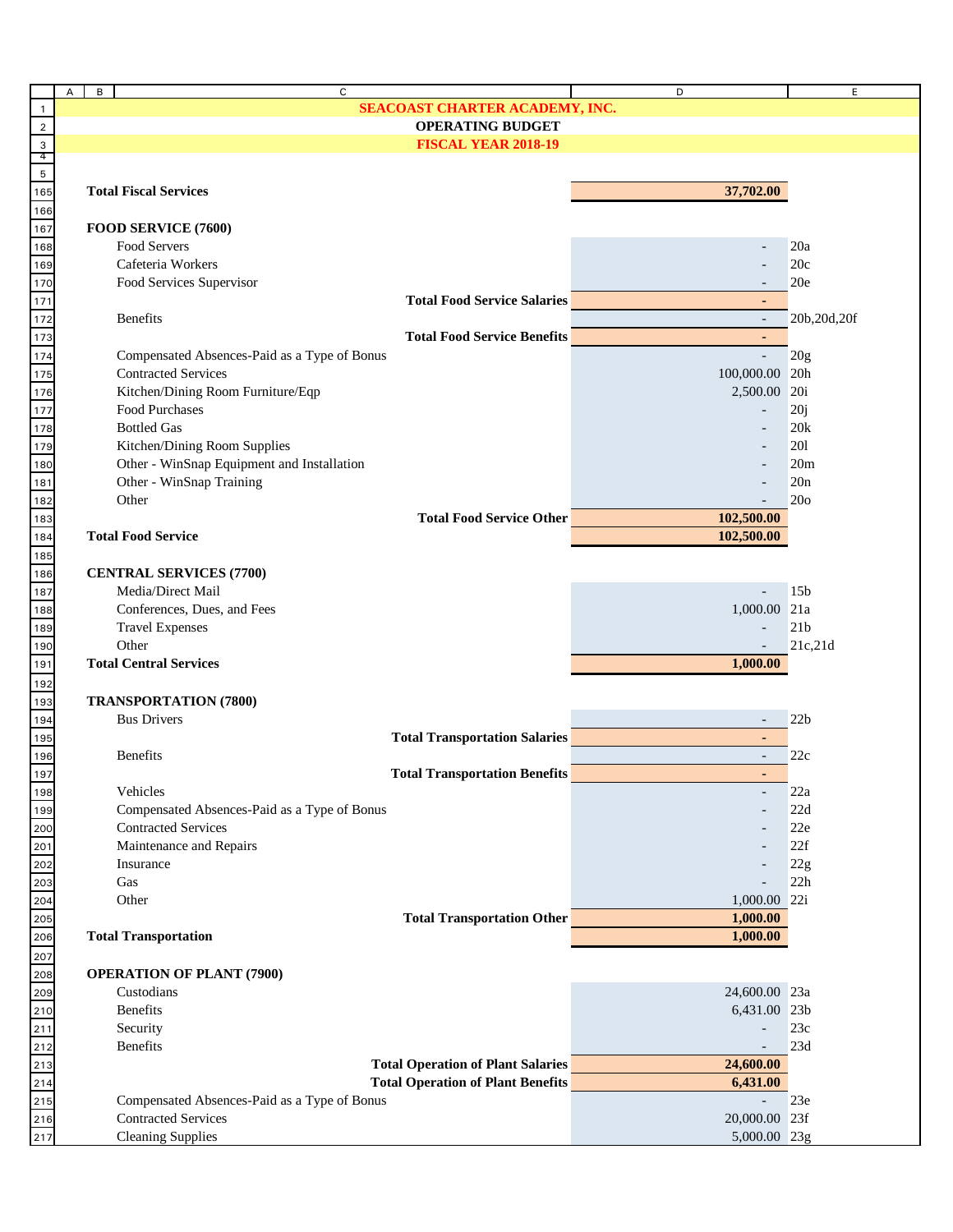|                                               | A<br>B | $\mathsf{C}$                                                      | D                                                                                                                                                                                                                                            | E.                        |
|-----------------------------------------------|--------|-------------------------------------------------------------------|----------------------------------------------------------------------------------------------------------------------------------------------------------------------------------------------------------------------------------------------|---------------------------|
| $\overline{1}$                                |        | SEACOAST CHARTER ACADEMY, INC.                                    |                                                                                                                                                                                                                                              |                           |
| $\overline{2}$                                |        | <b>OPERATING BUDGET</b>                                           |                                                                                                                                                                                                                                              |                           |
|                                               |        | <b>FISCAL YEAR 2018-19</b>                                        |                                                                                                                                                                                                                                              |                           |
| $\begin{array}{c} 3 \\ 4 \\ 5 \end{array}$    |        |                                                                   |                                                                                                                                                                                                                                              |                           |
|                                               |        |                                                                   |                                                                                                                                                                                                                                              |                           |
| 218                                           |        | <b>Custodial Equipment</b>                                        | 2,500.00 23h                                                                                                                                                                                                                                 |                           |
| 219                                           |        | <b>Building Rent</b>                                              | 532,000.00 18c                                                                                                                                                                                                                               |                           |
| 220                                           |        | Utilities                                                         | 58,000.00 24a,24b                                                                                                                                                                                                                            |                           |
| 221                                           |        | Garbage Pickup                                                    | 8,500.00 24c                                                                                                                                                                                                                                 |                           |
| 222                                           |        | Telephone                                                         | 32,000.00 14a                                                                                                                                                                                                                                |                           |
|                                               |        | Insurance                                                         |                                                                                                                                                                                                                                              | 15,000.00 25a,25b,25c,25d |
| 223<br>224<br>225<br>226                      |        | Other                                                             | $\Box$                                                                                                                                                                                                                                       | 23i,24d                   |
|                                               |        | <b>Total Operation of Plant Other CONSUMPRISE</b>                 | 673,000.00                                                                                                                                                                                                                                   |                           |
|                                               |        | <b>Total Operation of Plant</b>                                   | 704,031.00                                                                                                                                                                                                                                   |                           |
|                                               |        |                                                                   |                                                                                                                                                                                                                                              |                           |
| 227                                           |        |                                                                   |                                                                                                                                                                                                                                              |                           |
| 228                                           |        | <b>MAINTENANCE OF PLANT (8100)</b>                                |                                                                                                                                                                                                                                              |                           |
| <u>229</u>                                    |        | Maintenance Staff                                                 |                                                                                                                                                                                                                                              | 26a                       |
| 230<br>231                                    |        | <b>Total Maintenance of Plant Salaries</b>                        |                                                                                                                                                                                                                                              |                           |
|                                               |        | <b>Benefits</b>                                                   | $\blacksquare$                                                                                                                                                                                                                               | 26 <sub>b</sub>           |
| 232<br>233<br>234<br>235                      |        | <b>Total Maintenance of Plant Benefits</b>                        |                                                                                                                                                                                                                                              |                           |
|                                               |        | Compensated Absences-Paid as a Type of Bonus                      |                                                                                                                                                                                                                                              | 26c                       |
|                                               |        | <b>Contracted Services</b>                                        |                                                                                                                                                                                                                                              | 26d                       |
|                                               |        | Repairs and Maintenance                                           | 7,500.00 13b                                                                                                                                                                                                                                 |                           |
| <u>236</u>                                    |        | Materials and Supplies                                            | 11,000.00 26e                                                                                                                                                                                                                                |                           |
| 237                                           |        | Equipment                                                         |                                                                                                                                                                                                                                              | 26f                       |
| <u>238</u>                                    |        | Other                                                             | 45,000.00 26g                                                                                                                                                                                                                                |                           |
| 239                                           |        | <b>Total Maintenance of Plant Other</b>                           | 63,500.00                                                                                                                                                                                                                                    |                           |
|                                               |        | <b>Total Maintenance of Plant</b>                                 | 63,500.00                                                                                                                                                                                                                                    |                           |
| 240                                           |        |                                                                   |                                                                                                                                                                                                                                              |                           |
| 241                                           |        |                                                                   |                                                                                                                                                                                                                                              |                           |
| 242                                           |        | <b>ADMINISTRATIVE TECHNOLOGY SERVICES (8200)</b>                  |                                                                                                                                                                                                                                              |                           |
| 243<br>244<br>245<br>246<br>247<br>248<br>249 |        | <b>Technology Staff</b>                                           |                                                                                                                                                                                                                                              | 27a                       |
|                                               |        | Total Technology Salaries                                         | $\blacksquare$                                                                                                                                                                                                                               |                           |
|                                               |        | <b>Benefits</b>                                                   | $\sim$ $-$<br><u> 1980 - Jan Barbara (j. 1980)</u>                                                                                                                                                                                           | 27 <sub>b</sub>           |
|                                               |        |                                                                   | <b>Total Technology Benefits Contract of the Contract of Contract Contract of the Contract of Contract Oriental Contract of Contract Oriental Contract of Contract Oriental Contract of Contract Oriental Contract of Contract</b><br>$\sim$ |                           |
|                                               |        | Compensated Absences-Paid as a Type of Bonus                      |                                                                                                                                                                                                                                              | 27c                       |
|                                               |        | Computer Maintenance                                              |                                                                                                                                                                                                                                              | 27d                       |
|                                               |        | <b>Technology Support</b>                                         |                                                                                                                                                                                                                                              | 27e                       |
| 250                                           |        | Other                                                             |                                                                                                                                                                                                                                              | 27f                       |
| $\frac{251}{25}$                              |        | <b>Total Instructional-Related Technology Services</b>            |                                                                                                                                                                                                                                              |                           |
|                                               |        |                                                                   |                                                                                                                                                                                                                                              |                           |
|                                               |        | <b>COMMUNITY SERVICES (9100) (After &amp; Before School Care)</b> |                                                                                                                                                                                                                                              |                           |
| 252<br>253<br>254<br>255                      |        | Staff                                                             |                                                                                                                                                                                                                                              | 28a                       |
|                                               |        | Benefits                                                          |                                                                                                                                                                                                                                              | 28 <sub>b</sub>           |
| 256                                           |        | Compensated Absences-Paid as a Type of Bonus                      |                                                                                                                                                                                                                                              | 28c                       |
| 257                                           |        | Other                                                             |                                                                                                                                                                                                                                              | 28d,e,f                   |
|                                               |        |                                                                   |                                                                                                                                                                                                                                              |                           |
| 258                                           |        | <b>Total Instructional-Related Technology Services</b>            |                                                                                                                                                                                                                                              |                           |
| 259                                           |        |                                                                   |                                                                                                                                                                                                                                              |                           |
| 260                                           |        | <b>DEBT SERVICE (9200)</b>                                        |                                                                                                                                                                                                                                              |                           |
| 261                                           |        | Principle                                                         |                                                                                                                                                                                                                                              | 29a                       |
| <u>262</u>                                    |        | Interest and Fees                                                 |                                                                                                                                                                                                                                              | 29 <sub>b</sub>           |
| 263                                           |        | <b>Total Instructional-Related Technology Services</b>            |                                                                                                                                                                                                                                              |                           |
| 264                                           |        | <b>Total Title I Services</b>                                     |                                                                                                                                                                                                                                              |                           |
| 265                                           |        | Staff                                                             |                                                                                                                                                                                                                                              | 30a                       |
| 266                                           |        | <b>Benefits</b>                                                   |                                                                                                                                                                                                                                              | 30 <sub>b</sub>           |
|                                               |        | Compensated Absences-Paid as a Type of Bonus                      |                                                                                                                                                                                                                                              | 30c                       |
|                                               |        | Other                                                             |                                                                                                                                                                                                                                              | 30d,e,f                   |
| 267<br>268<br>269<br>270                      |        |                                                                   | $\sim$                                                                                                                                                                                                                                       |                           |
|                                               |        |                                                                   |                                                                                                                                                                                                                                              |                           |
|                                               |        | <b>Total Title I I Services</b>                                   |                                                                                                                                                                                                                                              |                           |